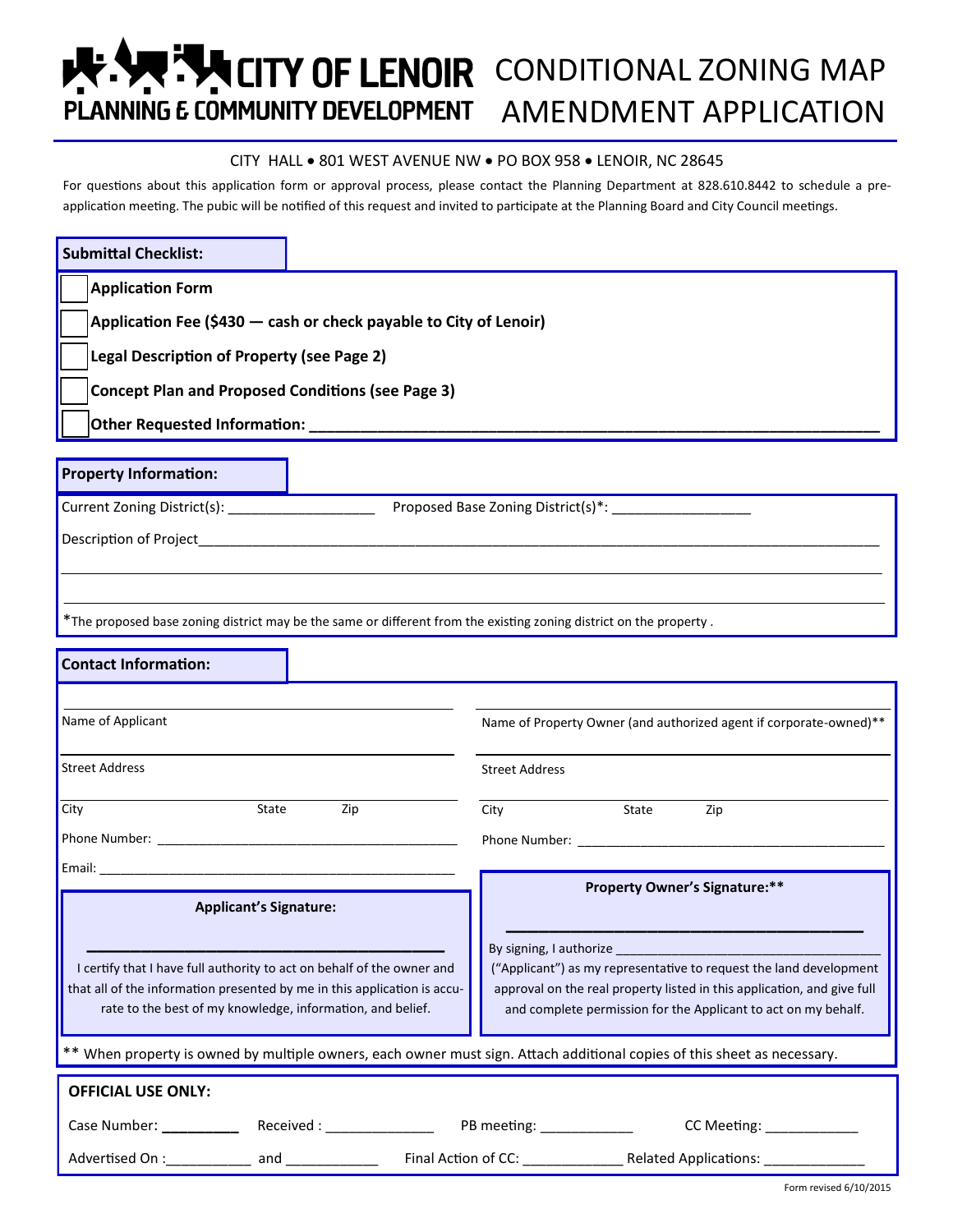## CONDITIONAL ZONING MAP AMENDMENT—PAGE 2

Please provide as much information as possible to assist the Planning Department in preparing maps to illustrate the requested conditional zoning map amendment. For each lot included in the request, provide the 911 address, NC PIN number, and legal description in the space provided below. For larger parcels, un-platted parcels, or zoning map amendments that do not follow lot lines, a more detailed "metes and bounds" legal description and a sketch of description by a surveyor may be required.

### **Property Description**